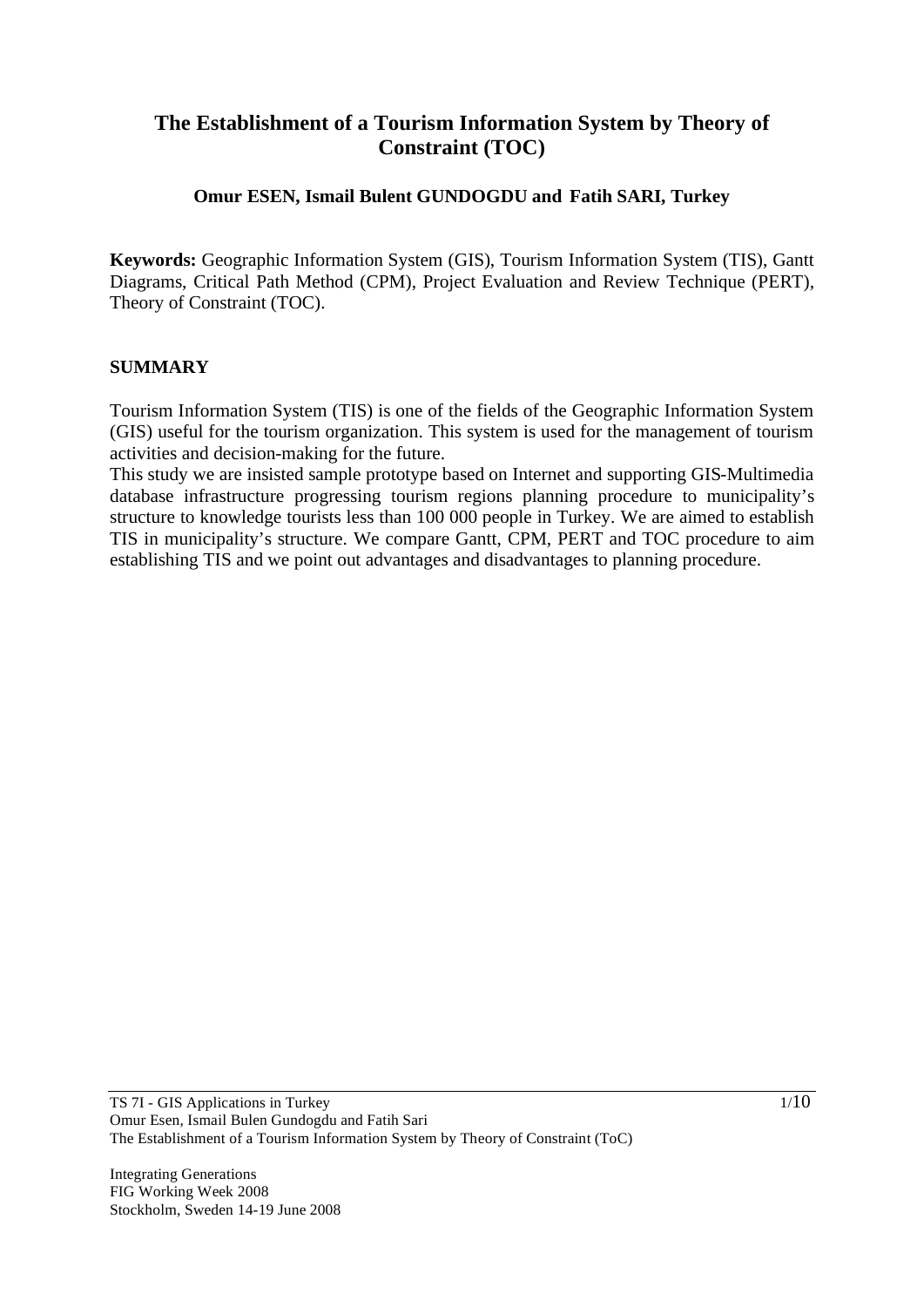# **The Establishment of a Tourism Information System by Theory of Constraint (TOC)**

## **Omur ESEN, Ismail Bulent GUNDOGDU and Fatih SARI, Turkey)**

## **1 INTRODUCTION**

TIS are, as its name implies, one of the application fields of GIS. Generally, tourist regions are facing more management service problems in high season because of increasing populations. Sometimes it doubles or, occasionally, increases tenfold. In this situation, the first aim of TIS is constitution of effective management services.

The first duty of the TIS is serving knowledge to tourists on time and impressively. So, if tourists went to anywhere, they could get required data about the environment quickly and correct (Erdogan & Tiryakioglu, 2006).

Studies on the development of project planning and programming techniques have been around since 1950. In this area, the main methods are GANTT diagrams, Critical Path Method (CPM), Project Evaluation and Review Technique (PERT) and Theory of Constraint (TOC). In these methods, critical path and critical duration can be found by total activity durations. Project planning techniques help managers to anticipate planned and unexpected period deviation and effects in the future. In this study we have taken the TOC method and compared it with other methods.

## **2 PLANNING METHODS**

#### **2.1 Gantt Diagrams**

In this method, the possible shortest duration is chosen by diagrams which show more than one activity and process by definite elements. Because of the first usage of this method by Henry Laurence Gantt, this method's name is GANTT diagrams (Biyik & Tudes, 2001).

#### **2.2 CPM**

The CPM, worked out at the beginning of the 1960s (see Goldratt, 1997), has become one of the tools that are most useful in practice and are applied in the planning and control of the realization of complex projects (Chanas & Zielinski, 2001). CPM was the results of a joint effort to develop a procedure for scheduling maintenance shutdowns in chemical processing plants (Kutlu, 2001). First of all it consists in the identification of the so-called critical paths, critical activities and critical events in the network, which is the Project model, assuming the earliest possible completion time of the whole project. By chance certain values useful for the decision maker such as: events and activities slacks, the earliest and the latest moments of the start and finish of the particular activities, etc., are calculated (Chanas & Zielinski, 2001). CPM allows for the traditional critical path analysis in deterministic activity-on-the-arc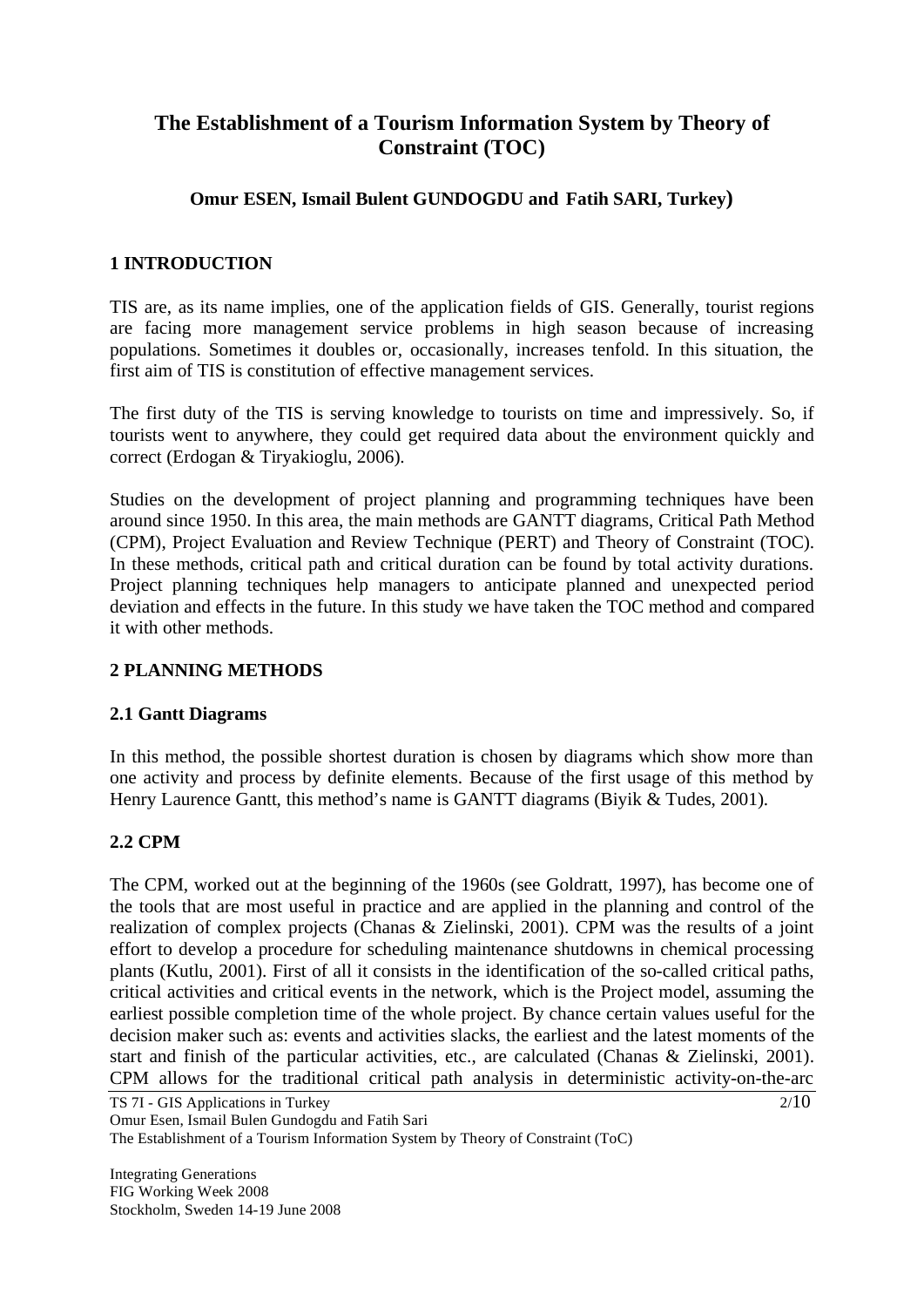project networks, and also allows for the formal analysis of the linear time/cost trade-offs assuming a linear direct activity cost function and unlimited availability of resources. Neither of these is a 'scheduling' procedure (Elmaghraby et al., 2003).

## **2.3 PERT Method**

In its historical process, Gantt usage is foundation of PERT. So, it can be said that PERT is more developed form of Gantt (Kafarov & Cabuk, 2000). PERT makes no claim to cope with resource usage or activity scheduling. Activity durations are modelled as stochastic variables with an appropriate beta distribution, and a simple approximate method is used to calculate the expectation and the variance of the network event times (Elmaghraby et al., 2003). Generally the duration is taken to be one week but it can be changed from project to project. Estimation of duration will be fourfold: the shortest optimistic estimate (a), the longest pessimistic estimate (b), the most probable duration, which is between (a) and (b) is (m). Time estimation for all activities must be between a and b, and m may not be equal  $(a+b)/2$ . It may get a value left or right of m value. Because of this feature beta distribution is used in estimation of duration. After this three-duration estimation, weight average is used as formula 1; t is an expected duration.

$$
t = (a+4*m+b) / 6
$$
 (1)

#### **2.4 Theory of Constraint**

The theory of constraint (TOC) proposed by Dr. Goldratt emphasizes on the systematic management of project by discovering the uncertain factors hindering the project implementation, and suggests the global deployment of resources (see Kelley, 1961; Goldratt, 1986). The concept of thinking globally and acting locally recommends the use of the global safety time and the reduction of the activity duration. However, a practical method to reduce the activity time and exert the management control remains nonexistent. The critical chain (see Lee, 1997) coupled with the Project buffer and the activity buffer incurs several problems that need to be clarified (Steyn, 2000).

TOC uses the global safety time to schedule the project, and stresses that a system must have a constraint. Otherwise, its output would increase without the upper bound. Thus, TOC project management focuses on the constraint that blocks the achievement of goal of the project. Five steps used to apply the TOC skill to the project scheduling is given below (see Gardiner & Blackstone, 1998; Steyn, 2000; Esen et al., 2007).

- 1. Identify the project constraint.
- 2. Exploit the project constraint.
- 3. Subordinate everything else to the project constraint.
- 4. Elevate the project constraint, and

5. If, in the previous step, a new constraint has been uncovered, repeat the process. Do not let inertia become the project constraint (Steyn, 2000; Mahdi, 2004).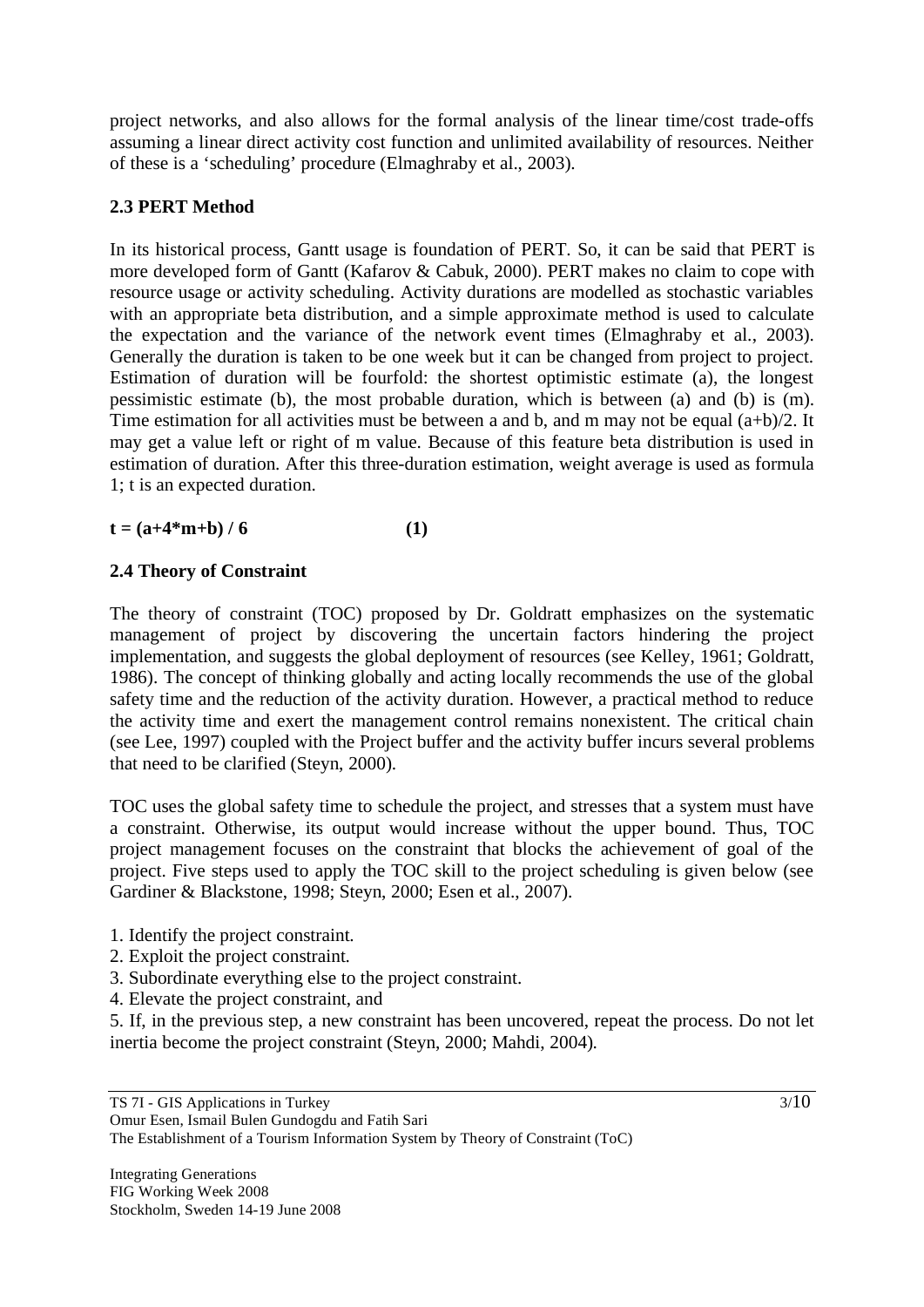The TOC approach applies the principle for aggregation to project schedule risks: contingency reserves for individual activities are reduced so that activity durations are realistic but challenging. The provision for contingencies that are removed from the individual (lower-level) activity durations are replaced by a contingency reserve or "buffer" at project level. As a result of the effect of aggregation this buffer is smaller than the sum of the individual reserves that have been removed from low-level activities. Thus project duration is reduced. The higher the number of activities on the critical path of a project, the more project duration can be reduced. The TOC approach changes the way we think about project scheduling. A major problem when implementing the TOC project management approach is that it implies a paradigm that is radically different from the prevailing one. It would, however, be unrealistic to expect improvement without change and change invariably leads to resistance (Ozdamar & Ulusoy, 1994). The critical chain approach, provides a powerful basis for raising the criticality and performance of procurement (Steyn, 2002). The TOC time management technique (critical chain scheduling) has been extended to allocate resources to multiple projects that share common resources (Rand, 2000).

## **2.4.1 Implementation Procedures**

Step 1. Determine the critical path and project length  $(T_1)$  without considering the resource constraint, and obtain the critical chain and project length  $(T_2)$  using heuristics when the resources are limited.

Step 2. Compute the duration cut ratio (C.R.=  $T_1/T_2$ ), where  $T_1/T_2 \le 1$  and modify the critical chain when no other resource utilization alternatives are feasible.

Step 3. Use the strategic project flexible coefficient  $(k_p)$  and the practical activity flexible coefficient  $(k_A^m)$  to modify the revised critical chain (R.C.C.). The project flexible coefficient

allows the management to rectify the project length by considering the strategic factors, such as market pressure, delay penalty, etc., while the activity flexible coefficient enables the project leader to control the activity by means of its unique feature by using strict, moderate and loss means.

(a) If resource constraint results from strategic factors, for example, equipment is too expensive to be purchased, the management may decide not to procure this machinery, etc. The project flexibility coefficient can now be applied to revise the critical chain.

$$
R.C.C(p) = TFIN + kp
$$
 (2)

where TFIN is the original project length, and  $k_p$  is the adjusted time,  $k_p>0$  denotes that the management decides to lengthen the project after considering all strategic factors. The following inequality must, however, be maintained.

## **If**  $k_p > 0$ ,  $T_1 < TFIN + k_p \le T_2$  (3)

If  $k_p < 0$ , meaning that the management decides to shorten the project length using means, such as the purchasing of additional equipment and recruitment of workers. In this case, the following inequality shall hold,

If 
$$
k_p < 0
$$
,  $0 < TFIN + k_p \leq T_1$   $(4)$ 

Omur Esen, Ismail Bulen Gundogdu and Fatih Sari The Establishment of a Tourism Information System by Theory of Constraint (ToC)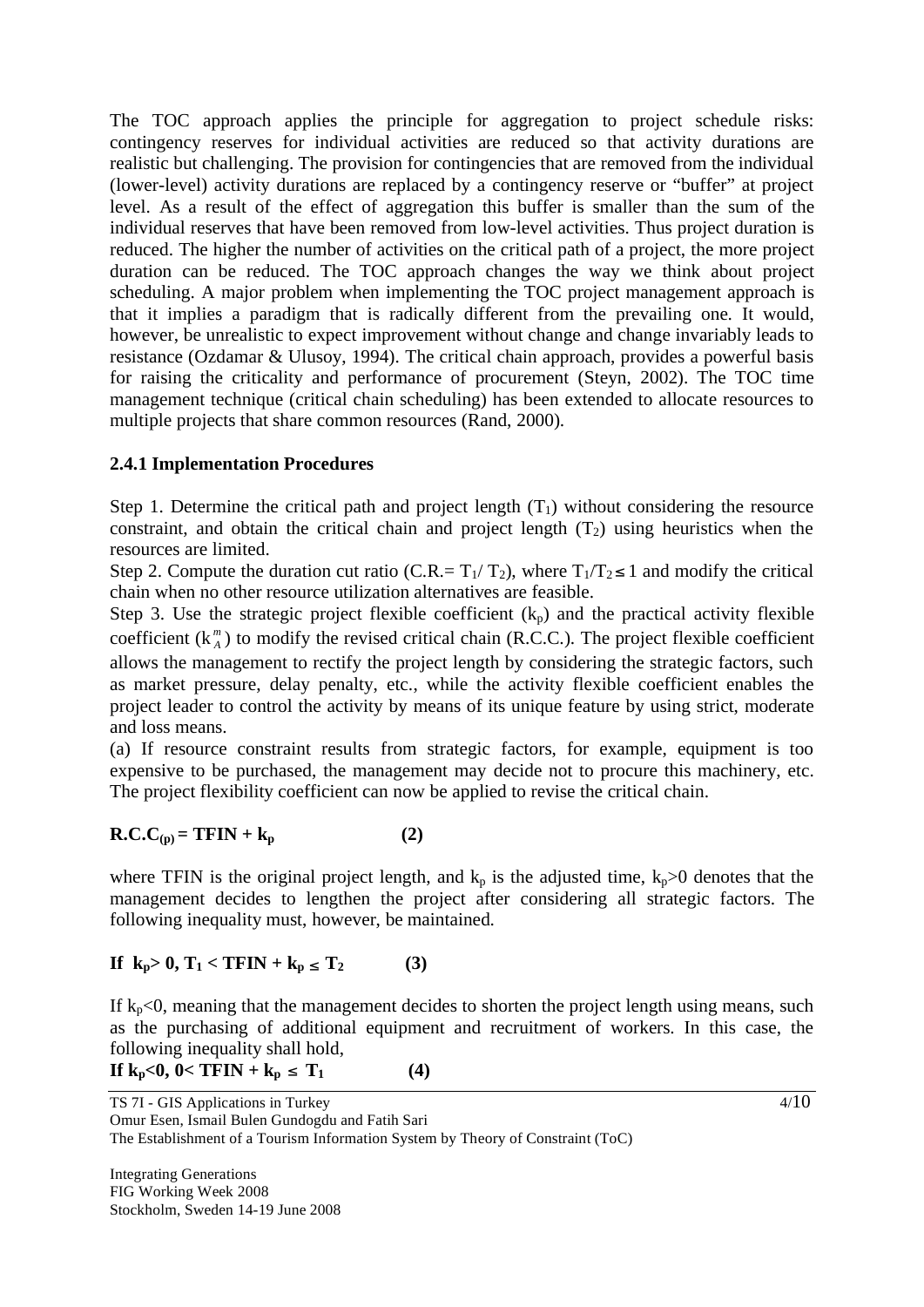(b) The activity duration can also be adjusted by the project leader based on project features, but the project length of the modified critical chain should not be exceeded. The activity flexibility coefficient can only be applied to the activities associated with resource constraint on the critical chain. Given the activity flexibility coefficient, the project length  $(R.C.C<sub>(A)</sub>)$  can be expressed as given below in Eq. (4) (Wei et al., 2002).

## **3. EVALUATION OF PROJECT PLANNING METHODS**

#### **3. 1 Description of Project Area**

In this study, as mentioned above, a tourist area with fewer than 100 000 population is studied for establishing TIS by TOC, Gantt, CPM-PERT. 55 weeks are accepted as a total duration for the TIS.

#### **3. 2 Main Activities and Estimation of Durations**

TIS project activities are similar to City Information Systems (CIS) at the point of process. Durations in these projects are determined approximately (Table 1).

| Activity<br>number | Duration       | Name of activity                              | Symbols | Proceeding<br>activity | Gathered       | Following<br>activity |
|--------------------|----------------|-----------------------------------------------|---------|------------------------|----------------|-----------------------|
|                    | 3              | Taking decision                               | A       |                        |                | B                     |
| $\overline{2}$     | 3              | <b>Technical Research</b>                     | B       | A                      |                | $\mathcal{C}$         |
|                    |                | Form of studying                              |         |                        |                |                       |
| 3                  | 3              | unit                                          | C       | B                      |                | D                     |
| $\overline{4}$     | 3              | Software research                             | D       | $\overline{C}$         |                | E                     |
| 5                  | 3              | Buying software                               | E       | D                      | $\overline{F}$ | $\mathbf{F}$          |
| 6                  | $\overline{4}$ | Education                                     | F       | E                      | E, G           | G                     |
| $\overline{7}$     | 8              | Collecting of data                            | G       | F                      | F, H           | H                     |
| 8                  | $\overline{4}$ | Establish<br>Photographs<br>and<br>image bank | H       | G                      | G, I           | I                     |
| 9                  | 8              | Preparing of related<br>data for query        | I       | H                      | H, J           | J                     |
| 10                 | $\overline{4}$ | Preparing intelligent<br>maps                 | J       | K                      | I, K           | K                     |
| 11                 | $\overline{4}$ | of<br>Design<br>query<br>kiosks               | K       | J                      | J, L           | L                     |
| 12                 | $\overline{4}$ | Establishment<br><b>OS</b><br>system          | L       | K                      | K, M           | M                     |
| 13                 | 4              | Submit of system<br>and update.               | M       | L                      | L, M           |                       |

#### **Table 1** Activity Durations and relations between them

55 Weeks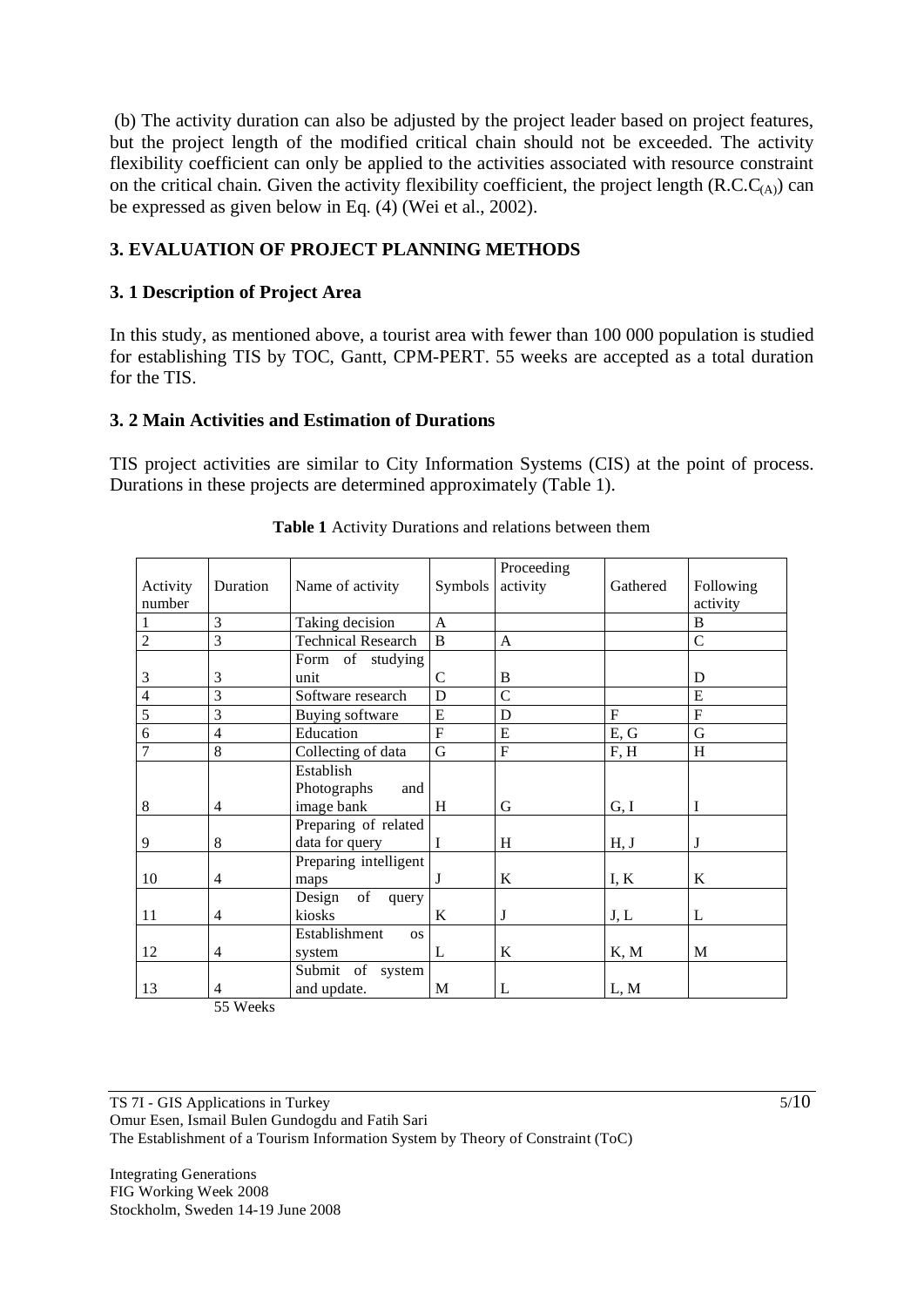#### **3. 3 Application**

After designation the durations and relationship between them are seen (Table 1). Critical path has been found of 45 weeks by CPM and Gantt.

Table 2 shows trio durations and expected durations for each activity.

| Activities                | The most optimistic | The most probable | The<br>most   | Expected durations |
|---------------------------|---------------------|-------------------|---------------|--------------------|
|                           | durations (a)       | durations (m)     | pessimistic   | (t)                |
|                           |                     |                   | durations (b) |                    |
| A                         | 1,43                | 2,00              | 3,00          | 2,08               |
| $\, {\bf B}$              | 1,43                | 2,00              | 3,00          | 2,08               |
| $\mathbf C$               | 1,43                | 2,00              | 3,00          | 2,08               |
| $\mathbf D$               | 1,43                | 2,00              | 3,00          | 2,08               |
| ${\bf E}$                 | 1,43                | 2,00              | 3,00          | 2,08               |
| $\boldsymbol{\mathrm{F}}$ | 2,86                | 3,43              | 4,00          | 3,43               |
| $\mathbf G$               | 5,71                | 6.42              | 8,00          | 6,57               |
| $\,$ H                    | 2,86                | 3,43              | 4,00          | 3,43               |
| $\mathbf I$               | 5,71                | 6,42              | 8,00          | 6,57               |
| $\bf J$                   | 2,86                | 3,43              | 4,00          | 3,43               |
| $\bf K$                   | 2,86                | 3,43              | 4,00          | 3,43               |
| L                         | 2,86                | 3,43              | 4,00          | 3,43               |
| M                         | 2,86                | 3,43              | 4,00          | 3,43               |
|                           |                     |                   |               | 44,07              |

**Table 2** Estimation of trio duration, expected durations (duration=week)

In Pert method, by (1) equation Critical path is calculated 44,07 weeks. By TOC method;

Step 1. From activity table and flow diagram derived from activities  $T_1 = 33$  and  $T_2 = 55$  (TFIN  $= 55$ 

Step 2. Computation of the duration cut ratio, C.R. =  $T_1/T_2 = 33/55 = 60$  % is used.

Activity table is formed by using  $k_A^m$  values from Table 3 for each point  $k_A^m$  at critical path (Table 4).

#### **Table 3**

 $k^{\frac{m}{A}}$  Values

| Importance | $k_A^m$ | Easiness  | 1, m<br>$\kappa_A$ |
|------------|---------|-----------|--------------------|
| Very high  |         | Very high |                    |
| High       | 1/4     | High      | 1/4                |
| Moderate   | 1/2     | Moderate  | 1/2                |
| Low        | 3/4     | Low       | 3/4                |
| Very low   | 1.0     | Very low  | 1.0                |

TS 7I - GIS Applications in Turkey Omur Esen, Ismail Bulen Gundogdu and Fatih Sari The Establishment of a Tourism Information System by Theory of Constraint (ToC)

Integrating Generations FIG Working Week 2008 Stockholm, Sweden 14-19 June 2008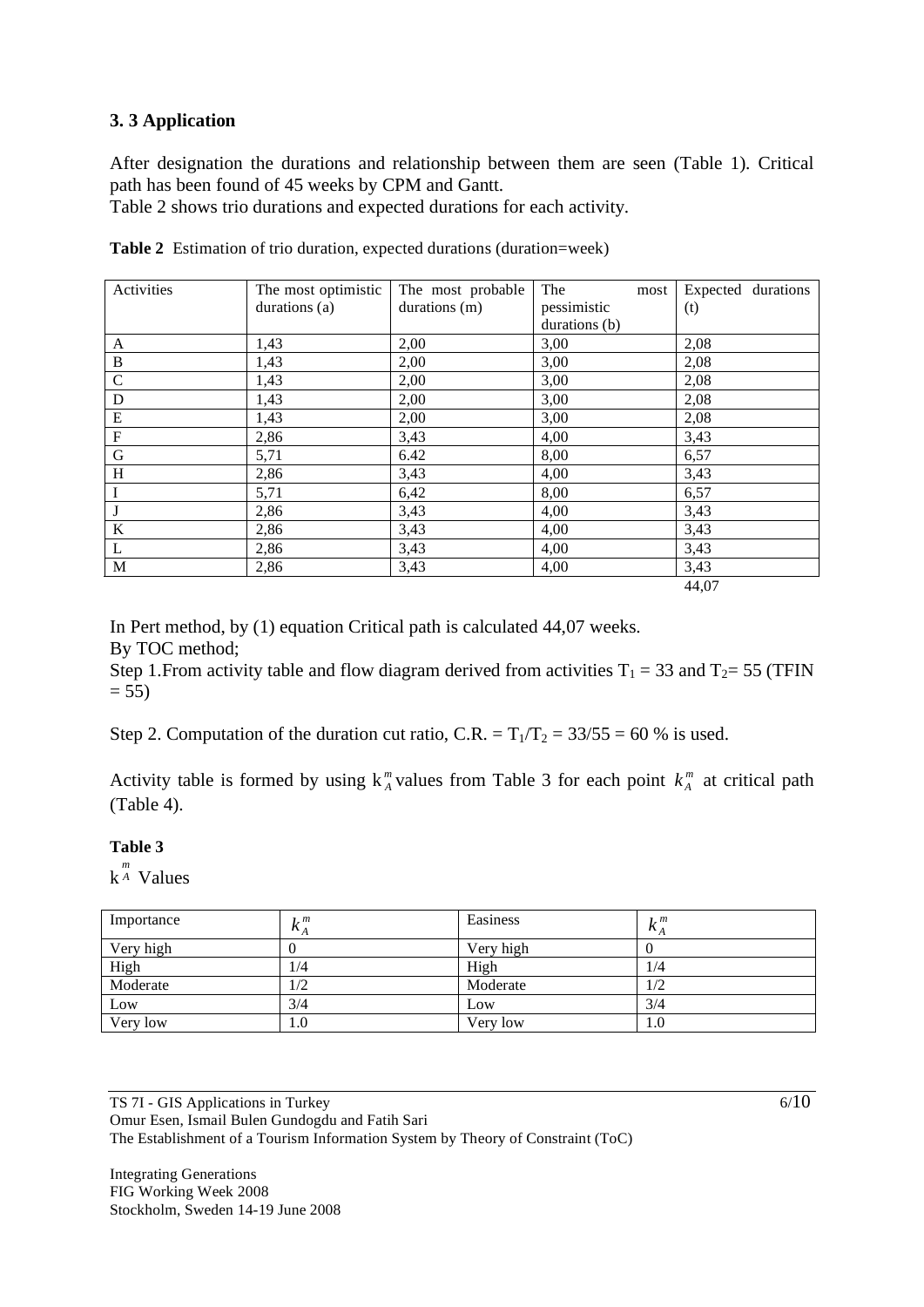Definitive control method has been used which is derived as minimal  $k_A^m$ 

# $k_A^m$  = **Min** (importance  $k_A^m$ , easiness  $k_A^m$ ) (6)

**Tablo 4** Activity table

| Activity      | . .                         | . . |                                            | . . |                       |         | M             |
|---------------|-----------------------------|-----|--------------------------------------------|-----|-----------------------|---------|---------------|
| Importance    | л.                          | 1/4 |                                            |     | $\pm$ / $\rightarrow$ |         | 74<br>1/7     |
| Ē<br>Easiness | $\sqrt{ }$<br>$\frac{1}{2}$ | 3/4 | $\sim$<br>$\Delta/L$<br>$U$ $\overline{U}$ | 1.0 | 3/4                   | $\pm 1$ | $\sim$<br>3/4 |

By ecceptance of  $k_p = 0$ , formula (6) has been replaced in formula (5)

 $R.C.C(A) = 33+[0+(9-6)*1/4+(14-10)*1/4+0+(32-22)*1/4+(35-26)*1/4+(45-30)*1/4] =$ 43,25 week values have been calculated.

The using of TOC completely duration has been calculated as 43,25 weeks.

## **5 RESULTS**

Tourist regions have very fast interchanges. Hence touristics regions have a lot of problems for managing. In this study, a prototype has been planned to city information system infrastructure.

GIS applications aim to use integrated layers which determine topological models besides querying analysis at main coordination. So we can say that the applications are complex. In the TIS's applications, Gantt and CPM methods are not suitable for calculating duration and critical path at the point, of certain duration, certain time designation and long duration. In this phase, any problem in any stage will affect other stages. So, target duration will swerve and coordination will corrupt.

It is observed that although the results of PERT are more suitable than those of Gantt and CPM because the planning duration is calculated by trio duration time, if time estimations are not accurate, the project will be delayed. The shortest duration has been obtained by TOC. TOC's advantage over other methods is a shorter number of activities, so it will be more rapid. At this point, research, education and control operations are eliminated, and these steps are evaluated in other steps. So, base steps are decomposed. As a result, TOC has not disagreement with GIS: on the contrary, it is more suitable for GIS application. Table 5 compares advantages of all methods.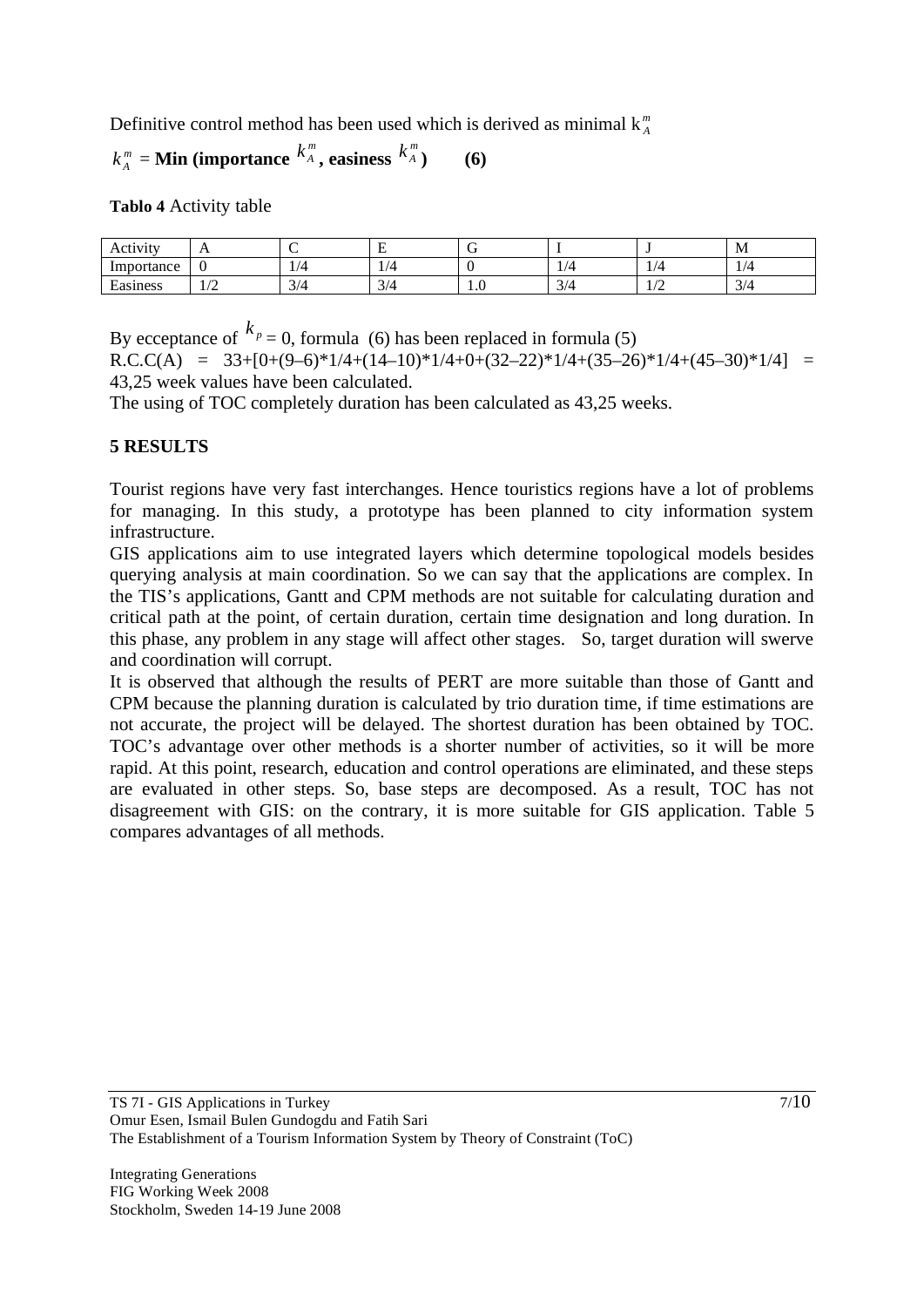| Methods     | Advantage                                                                                                                                                                                                                                                                                                                                                                                                                                                                                          | Disadvantages                                                                                                                                                                                                                                                                                                                                                                                                                    |
|-------------|----------------------------------------------------------------------------------------------------------------------------------------------------------------------------------------------------------------------------------------------------------------------------------------------------------------------------------------------------------------------------------------------------------------------------------------------------------------------------------------------------|----------------------------------------------------------------------------------------------------------------------------------------------------------------------------------------------------------------------------------------------------------------------------------------------------------------------------------------------------------------------------------------------------------------------------------|
| Gantt       | $\bullet$<br>Easy preparation<br>All steps can be seen with execution data and all<br>elements.                                                                                                                                                                                                                                                                                                                                                                                                    | $\bullet$<br>Does not show the interdependencies of the<br>activities.<br>Cannot show the result of either an early or a late<br>start in activity.<br>Does not show the uncertainty involved in<br>$\bullet$<br>performing the activity and, therefore, does not submit itself to<br>sensitivity analysis.                                                                                                                      |
| <b>CPM</b>  | The activities on the critical path have no float<br>$\bullet$<br>time, therefore limited resources must be first assigned to<br>those activities to avoid project delay.<br>Here the user is required to think through a<br>project logically and with sufficient detail to establish firm,<br>clear, project objectives, activities and specifications. This<br>minimizes the chance of overlooking necessary activities<br>and goals of a project.                                              | $\bullet$<br>Considers only logical constraints during planning,<br>which is not the real world of a construction process.<br>Duration is estimated once only.<br>$\bullet$                                                                                                                                                                                                                                                      |
| <b>PERT</b> | It serves as a necessary tool when the condition<br>$\bullet$<br>is changed to administration. It researches diverse effects. It<br>lists all effects before executing other steps, so precautions<br>can be taken.<br>Helps how sources can be transferred critical<br>activities, which affects result duration. All helps are served<br>to administration from non critical to important critical<br>activities. Makes multi-estimation a possibility so<br>indefiniteness can be accommodated. | Probability distribution which assumed in beta<br>$\bullet$<br>curved is not based on theoretical foundation or investigation.<br>Calculates duration variance<br>between the<br>beginning and end of the projects and deals with independence<br>of activities.<br>Estimation of the most optimistic and pessimistic<br>$\bullet$<br>and probable duration is not easy and all activities are<br>dependent on subjective ideas. |
| <b>TOC</b>  | Uses systematic approach to find critical chain<br>٠<br>and establish related buffers.<br>Emphasizes both strategic (global $kp$ ) and<br>$\bullet$<br>practical (local $k_A^m$ ) aspects to control the project schedule.<br>Proposes guidelines to establish various buffers<br>and activity duration cut to shorten the project length<br>rationally.<br>Focuses very much on how senior management<br>deal with human behavior.                                                                | Lack of guidelines to establish project, feeding and<br>$\bullet$<br>resource buffers.<br>All dynamic factors, the activity duration and<br>$\bullet$<br>project length should be included for correct management of<br>the Project Schedule.                                                                                                                                                                                    |

#### **Table 5** Comparison of Gantt, CPM, PERT and TOC

#### **REFERENCES**

**Biyik C., Tudes T., 2001.** Harita calismalarinda proje planlaması ve yonetimi. Trabzon: Karadeniz Teknik Universitesi Press.

**Chanas S., Zielinski P., 2001.** Critical path in the network with fuzzy activity times. Fuzzy Sets and Systems 2001;122(2):195–204.

**Elmaghraby SEE., Herrolen WS., Leus R., 2003.** Note on the paper 'Resource-constrained project management using enhanced theory of constraint' by Wei et al. International Journal of Project Management 2003;21(4):301–305.

**Erdogan S., Tiryakioglu I., 2006,** Turizm-Tanitim Faaliyetlerinde Cografi Bilgi Sistemlerinin Kullanimi: Afyon Ornegi, Afyon Kocatepe Universitesi, Afyon.

**Esen O., Gundogdu IB., Kirtiloglu OS., 2007.** Planning a tourism information system by CPM-PERT method and sampling for municipalities. VIIth International Scientific Conference SGEM, Warna, Bulgaria, p. 107.

**Gardiner SC., Blackstone JH., 1998.** Dynamic buffering. International Journal of Production Research 1998;36(2):333–342.

**Goldratt EM., 1986.** The theory of constraints. North River Pres, Inc.

**Goldratt EM., 1997.** Critical chain. North River Pres, Inc.

Omur Esen, Ismail Bulen Gundogdu and Fatih Sari The Establishment of a Tourism Information System by Theory of Constraint (ToC)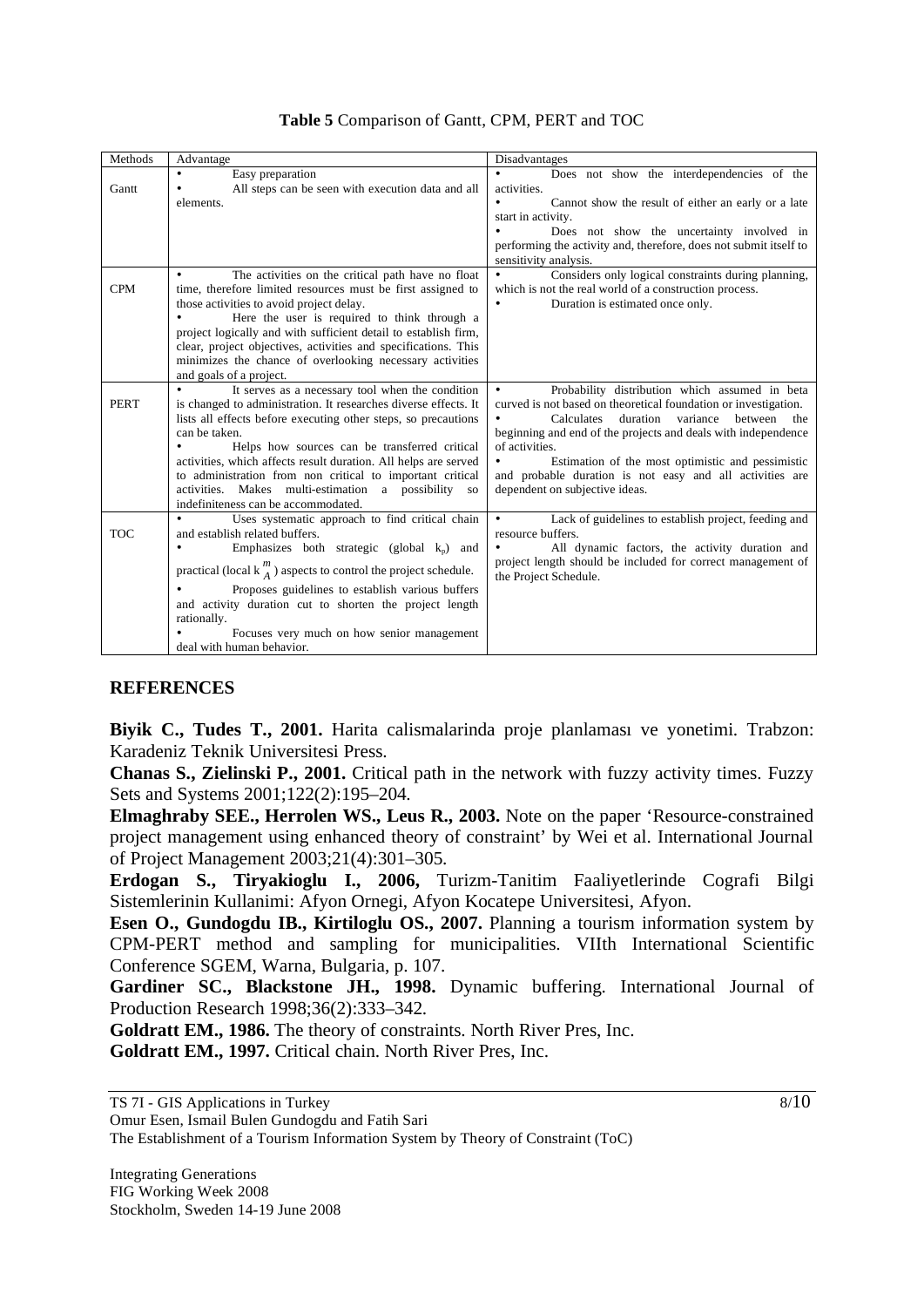**Kelley, JE., 1961.** Critical path planning and scheduling-mathematical basis. Oper. Res. 1961;9(3):296–320.

**Kutlu NT., 2001.** Proje planlama teknikleri ve Pert tekniginin insaat sektorunde uygulanmasi uzerine bir calisma. Dokuz Eylul Universitesi Sosyal Bilimler Enstitusu Dergisi 2001;3(2);164–207.

Lee RK., 1997. Project management-the theory of constraints way training course.

Mahdi IM., 2004. A new LSM approach for planning repetitive housing projects. International Journal of Project Management 2004;22(4):339–346.

**Ozdamar L., Ulusoy G., 1994.** A local constraint based analysis approach to project scheduling under general resource contraints. European Journal of Operational Research 1994;79(2):287–298.

**Rand GK., 2000.** Critical chain: The theory of constraints applied to project management. International Journal of Project Management 2000;18(3):173–177.

**Steyn H., 2000.** An investigate into the fundamentals of critical chain project scheduling. International Journal of Project Management 2000;19(5):363–369.

**Steyn H., 2002.** Project management applications of the theory of constraints beyond critical chain scheduling. International Journal of Project Management 2002;20(1):75–80.

Wei CC., Liu PH., Tsai YC., 2002. Resource-constrained project management using enhanced theory of constraint. International Journal of Project Management 2002;20(7):561– 567.

#### **BIOGRAPHICAL NOTES**

#### **Omur Esen**

2005- Expert in Selcuk University Construction Offices Presidency. Konya/Turkey. PhD student in Cartography Department. Memberships of Chamber of Turkish Surveying Engineers.

#### **Dr. Ismail Bulent Gundogdu**

Graduated in 1989 as First rank in Surveying and obtaining doctorate degree in 1997. 1991- 1993 Lecturer, 1998- Assist.Prof.Dr. in Selcuk University, Engineering and Architecture Faculty, Konya/Turkey. More than 35 published paper,1 book, 2 CD about cartography, computer aided design, GIS etc. 2005-2006 Head of Cartography Department Division. Memberships of Chamber of Turkish Surveying Engineers. Interesting: Cartography, Visualization, Multimedia Cartography, Delphi programming, Image processing.

#### **Fatih Sari**

 2007- Master Student in Selcuk University, Engineering and Architecture Faculty, Cartography Department, Konya/Turkey. Memberships of Chamber of Turkish Surveying Engineers.